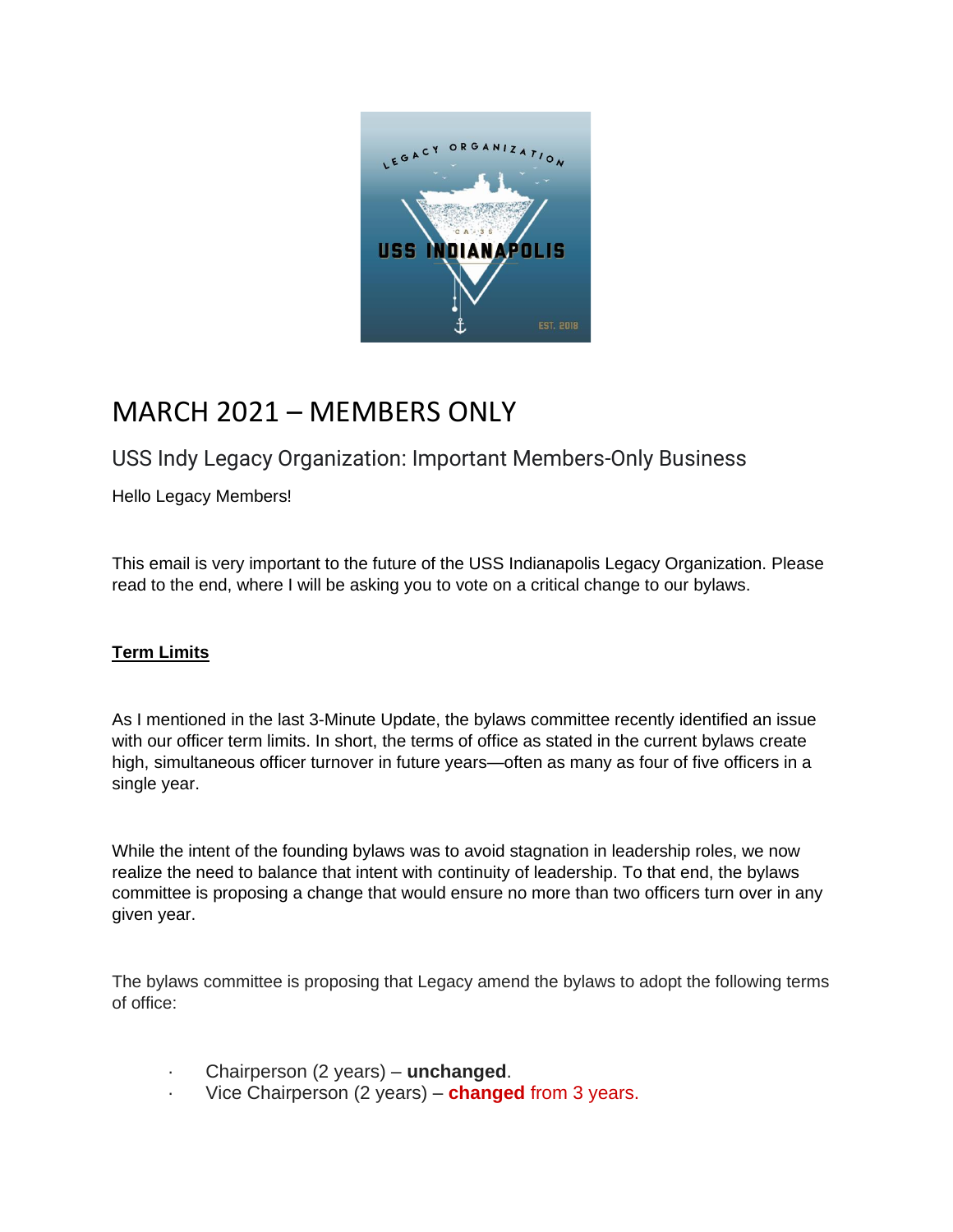- · Treasurer (3 years) **changed** from 4 years.
- · Secretary (3 years) **unchanged**.
- · Member at Large (3 years) **changed** from 2 years.

#### **Effective Date**

The amended term lengths would take effect immediately and apply to all *future* officers, beginning with those up for election this year—Vice Chair and Secretary.

Also, in order to realign the proposed new terms with those of currently serving officers and immediately reduce officer turnover, we asked our current Member-at-Large, Karen Corby, if she would be willing to serve for one additional year. Karen graciously agreed!

Since Karen is already serving, her additional service would not affect the bylaws per se, but since she was originally elected to a two-year term, we are asking the membership to approve her term extension. Therefore, a "yes" vote on the proposed amendment would extend Karen's current term by one year, so that the reduction in officer turnover would have immediate effect.

Under the proposed change, all other current officers would serve the terms to which they were originally elected.

### **And Now for Your Vote**

We need your vote on this proposed bylaws amendment!

To vote, [please click here,](https://www.surveymonkey.com/r/LegacyBylaws2021) or on the link below. Voting will take you less than a minute, so I'm



asking you to please jump on it now and get it over with!

<https://www.surveymonkey.com/r/LegacyBylaws2021>